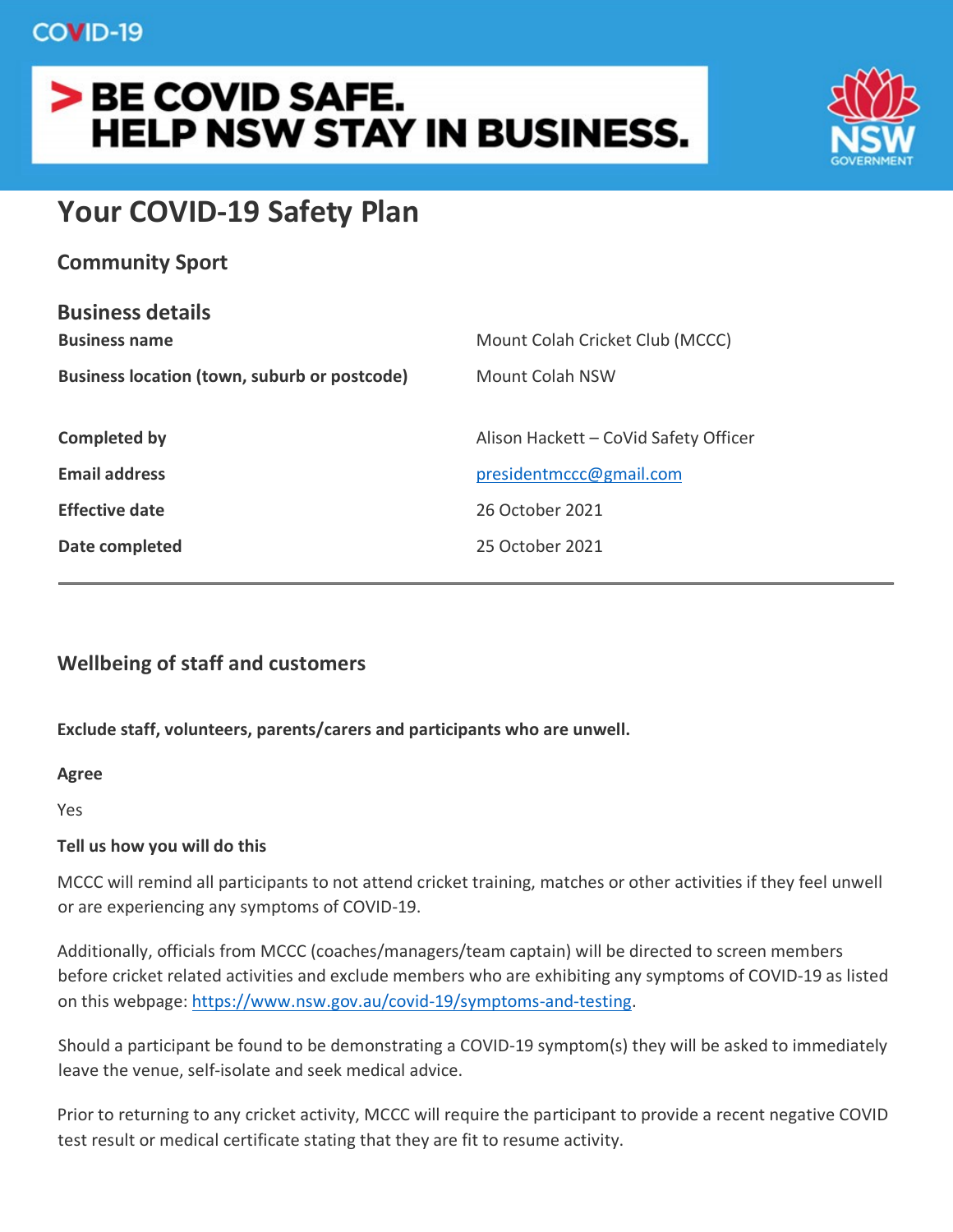## **Provide staff with information and training on COVID-19, including COVID-19 vaccination, when to get tested, physical distancing, wearing masks and cleaning. Agree**

Yes

## **Tell us how you will do this**

For the purposes of this question, match officials and volunteers will be considered as "staff".

MCCC will communicate the latest information regarding COVID-19 to participants, including volunteers and match officials, on a regular basis by sharing updates from the Cricket NSW website.

Volunteers and match officials will be asked to complete Infection Control Module training and to read the information relating to "Workers" on the Safe Work Australia website prior to commencing any cricket activities.

## **Display conditions of entry including requirements to stay away if unwell, COVID-19 vaccination and record keeping. Agree**

Yes

## **Tell us how you will do this**

MCCC will direct all participants to check-in via QR codes at the venue or facility using the Service NSW Check-in App. Additional record-keeping of players and officials will be recorded in our competition management system.

Resources, posters and information about COVID-19 and the requirement to stay away if unwell will be displayed at appropriate locations around venues and facilities, including:

- entry and exit points of the venue and indoor areas of the facility where clear entry and exit points exist
- known congregation points at venues where clear entry and exit points do not exist.

Where MCCC identifies any language, cultural and disability barriers to communicating COVID-19 information to participants, we will make use of the resources available at [https://www.nsw.gov.au/covid-19/resources](https://www.nsw.gov.au/covid-19/resources-other-languages)[other-languages.](https://www.nsw.gov.au/covid-19/resources-other-languages)

**Take reasonable steps to ensure all people aged 16 and over on the premises are fully vaccinated or have a medical exemption (including staff, volunteers, attendees and contractors). For example, ensure posters outlining vaccination requirements are clearly visible; remind players, officials, volunteers and spectators of vaccination requirements in marketing and communications materials; check vaccination status upon arrival and only accept valid forms of evidence of vaccination; train staff and volunteers on ways to check proof of COVID-19 vaccination status. Guidance for organisations is available at:** 

**[https://www.nsw.gov.au/covid-19/businesses-andemployment/covid-safe-business/vaccination](https://www.nsw.gov.au/covid-19/businesses-and-employment/covid-safe-business/vaccination-compliance-for-businesses)[compliance-for-businesses](https://www.nsw.gov.au/covid-19/businesses-and-employment/covid-safe-business/vaccination-compliance-for-businesses)**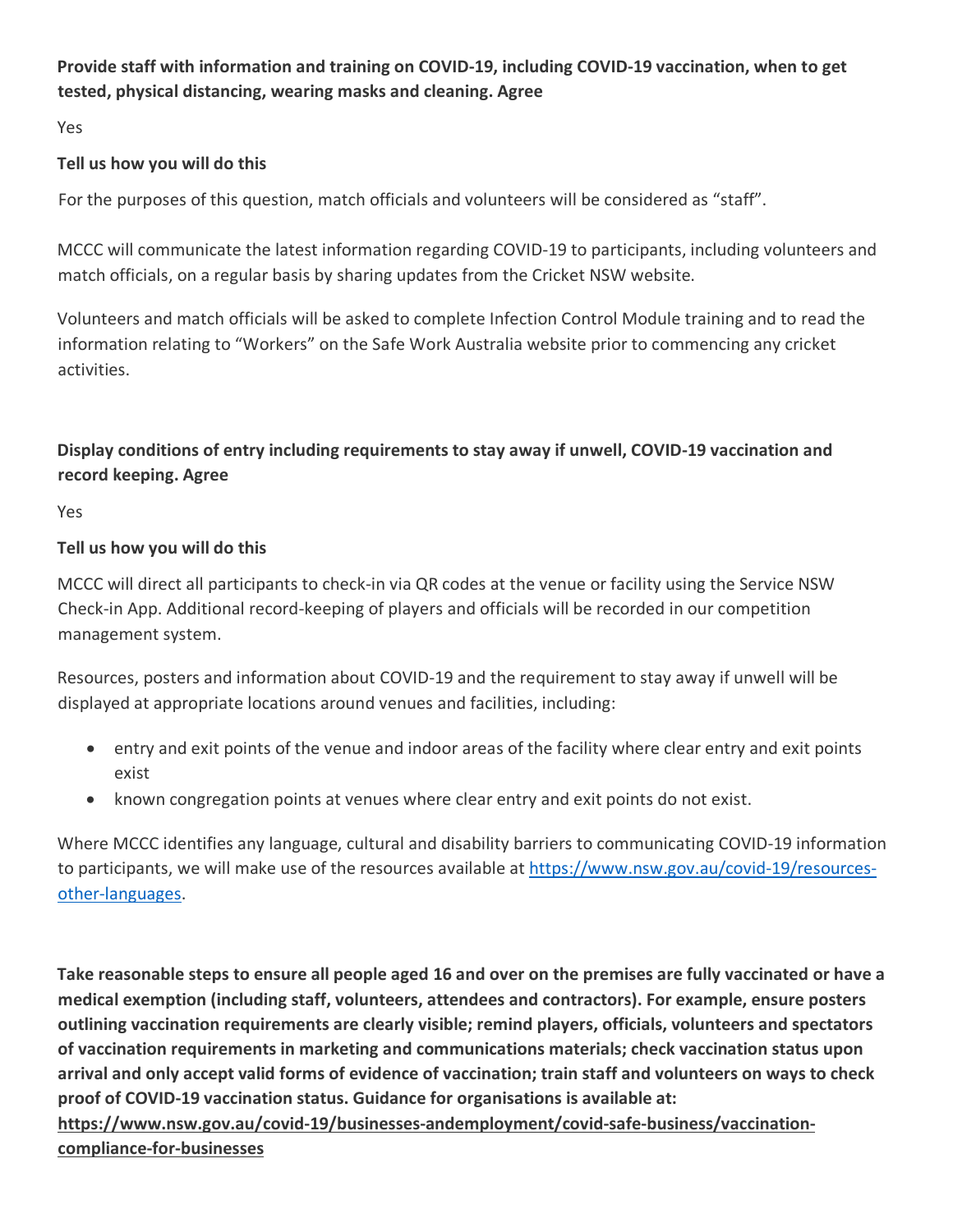**Note: Staff and volunteers outside of Greater Sydney who have received one dose of a COVID-19 vaccine are permitted to enter such premises for work until 1 November 2021 when they need to be fully vaccinated, or have a medical contraindication, in order to enter the premises. Agree**

Yes

## **Tell us how you will do this**

MCCC will inform all participants aged 16 and over of the requirement to have received vaccination or hold a valid medical exemption in order to participate. Vaccination status will be reviewed prior to accepting a team member into a team and all volunteers and match officials will be required to provide vaccination status prior to commencement of the season.

Posters outlining the requirement for people aged 16 and over to be vaccinated will be displayed at appropriate locations around venues and facilities, including:

- entry and exit points of the venue and indoor areas of the facility where clear entry and exit points exist
- known congregation points at venues where clear entry and exit points do not exist

## **Physical distancing**

**Capacity at an outdoor community sporting event must not exceed the lesser of 1 person per 2 square metres of space of the premises in which the activity is conducted, or 1000 persons.**

**Agree**

Yes

## **Tell us how you will do this**

MCCC participates in community level cricket competitions that have low or no spectator attendance. Junior events that have parents in attendance will be run to ensure any Public Health Orders are adhered to.

MCCC will schedule all cricket-related activities to ensure any Public Health Orders relating to capacity and/or group-size limits are adhered to.

Where possible, MCCC will schedule time between games/training sessions to enable all attendees to arrive and exit the venue safely, with minimal contact with others. Where possible, we have identified separate entry and exit points to the venue via signage and communicated this to participants and parents/carers.

We will continue to communicate with players to encourage come dressed ready to play and adopt the and 'Get in. Play. Get out. ethos'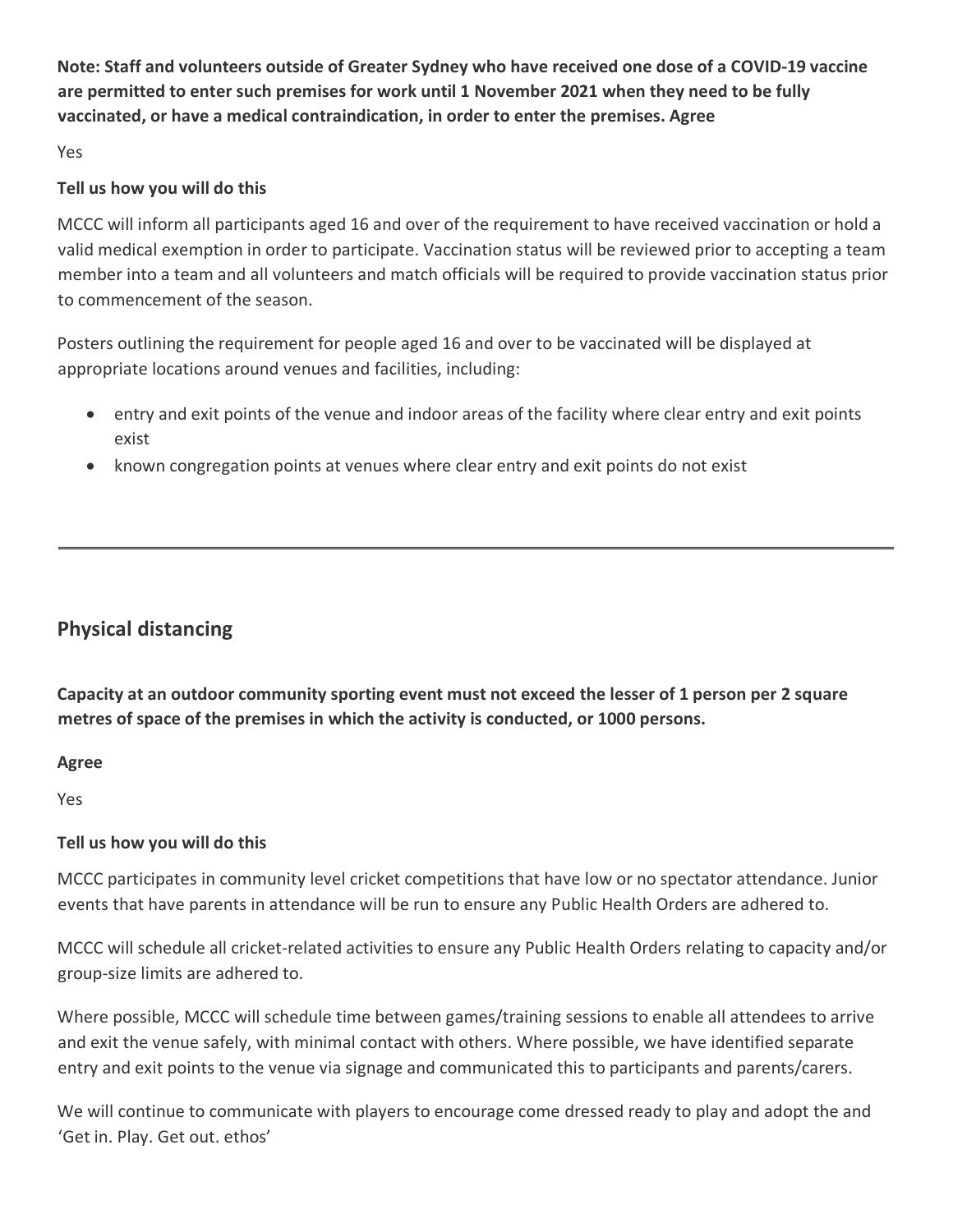**Ensure 1.5m physical distancing where possible, including:**

- **at points of mixing or queuing between**
- **seated groups between staff /**
- **volunteers.**

**Agree**

Yes

## **Tell us how you will do this**

MCCC will display signage at the venue reminding participants of the need to physical distance wherever possible and of any capacity limits applicable to indoor areas.

Spectators are encouraged to bring their own seating to venues.

**Minimise mingling of participants from different games and timeslots where possible, particularly people aged under 16 who may not yet be fully vaccinated. For mass participation events, consider staggering the starting times for different groups to minimise crowding where possible.** 

## **Agree\_mingling**

Yes

## **Tell us how you will do this**

MCCC participates in community level cricket competitions that have low or no spectator attendance. Junior events that have parents in attendance will be run to ensure any Public Health Orders are adhered to.

MCCC will schedule all cricket-related activities to ensure any Public Health Orders relating to capacity and/or group-size limits are adhered to.

Where possible, MCCC will schedule time between games/training sessions to enable all attendees to arrive and exit the venue safely, with minimal contact with others. Where possible, we have identified separate entry and exit points to the venue via signage and communicated this to participants and parents/carers.

We will continue to communicate with players to encourage come dressed ready to play and adopt the and 'Get in. Play. Get out. ethos'

**Avoid congestion of people in specific areas where possible, such as change rooms and other communal facilities.**

## **Agree**

Yes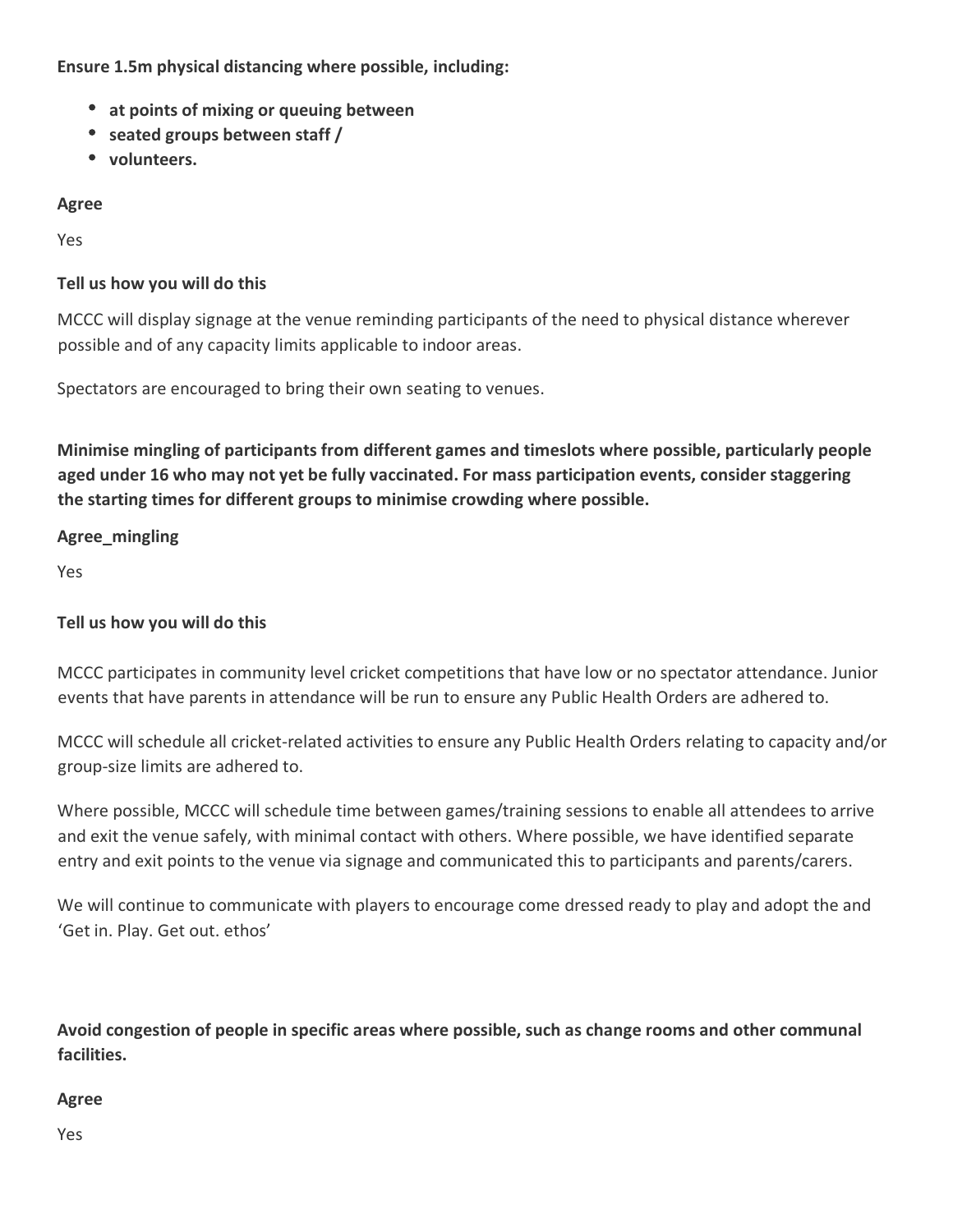MCCC will communicate to participants the need to avoid creating situations where there may be a congestion of people in a specific area and request that:

- There must be no more than five (5) persons per training net at any one time (this can be any combination of bowlers, batters and coaches)
- All personal and/or team equipment bags must be placed a minimum 1.5m apart from each other
- Match Scorers sit a minimum 1.5m apart from each other and no person is to pass within 1.5m of an official scorer for any reason, including for the purposes of viewing the scorebook or electronic tablet

**Strategies must be in place to reduce crowding and promote physical distancing in communal facilities such as showers, change rooms and lockers.**

**Agree**

Yes

## **Tell us how you will do this**

MCCC will actively encourage the "Get In. Play. Get Out" ethos and post physical distancing signage at the venue.

We will advise participants not to congregate or loiter in any communal areas.

MCCC will display physical distancing and capacity limit signage at the entry and exit points of areas and through indoor communal facilities. It is not anticipated that any of the facilities used by MCCC will have communal facilities available for use such as lockers, change rooms or showers.

**Have strategies in place to manage gatherings that may occur immediately outside the premises, such as pick-up/drop-off zones and staggered start/finish times.** 

**Agree**

Yes

## **Tell us how you will do this**

MCCC will actively encourage the "Get In. Play. Get Out" ethos and post physical distancing signage at any designated smoking area.

We will advise participants and parents not to congregate or loiter in any carpark areas.

Where possible, MCCC will schedule sufficient time between games/training sessions to enable all attendees to arrive and exit the venue safely, with minimal contact with others, while adhering to Public Health Orders.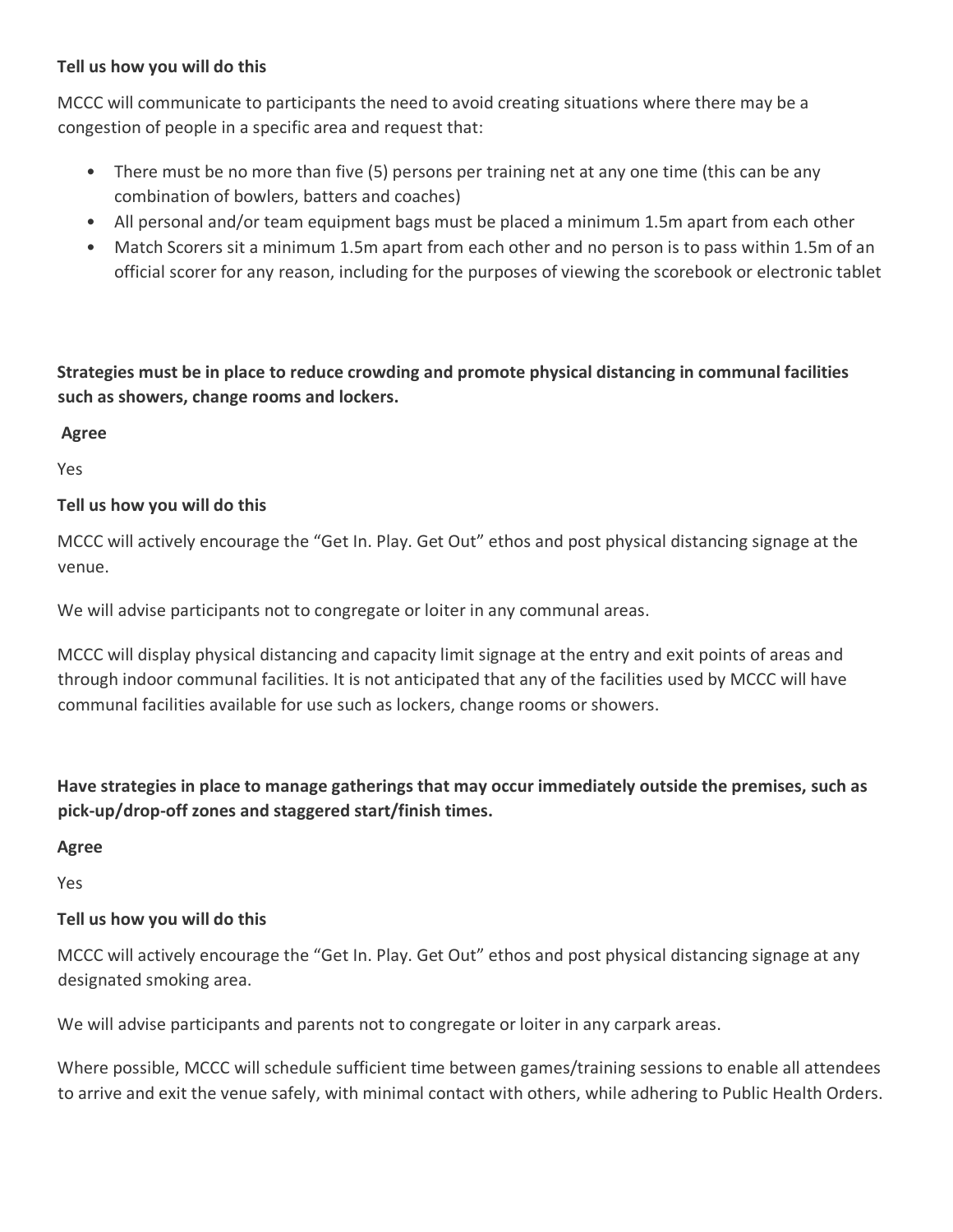## **Where possible, encourage participants to avoid carpools with people from different household groups. Agree**

Yes

## **Tell us how you will do this**

MCCC will request that participants avoid using public transport, and where possible avoid carpooling with people from different households.

## **Singing by audiences is not allowed in indoor areas.**

#### **Agree**

Yes

## **Tell us how you will do this**

Not applicable as all cricket activities will take place outdoors.

## **Ventilation**

**For indoor areas, review the 'COVID-19 guidance on ventilation' available at [https://www.nsw.gov.au/covid-19/getting-back-to-work-a-covid-safeway/ventilation-guidance](https://www.nsw.gov.au/covid-19/getting-back-to-work-a-covid-safe-way/ventilation-guidance) and consider which measures are relevant to your premises before completing this COVID-19 Safety Plan. Agree**

Yes

## **Tell us how you will do this**

Not applicable as all cricket activities operate outdoors.

#### **Use outdoor settings wherever possible.**

#### **Agree**

Yes

## **Tell us how you will do this**

All cricket activities will operate in an outdoor setting.

**In indoor areas, increase natural ventilation by opening windows and doors where possible.**

#### **Agree**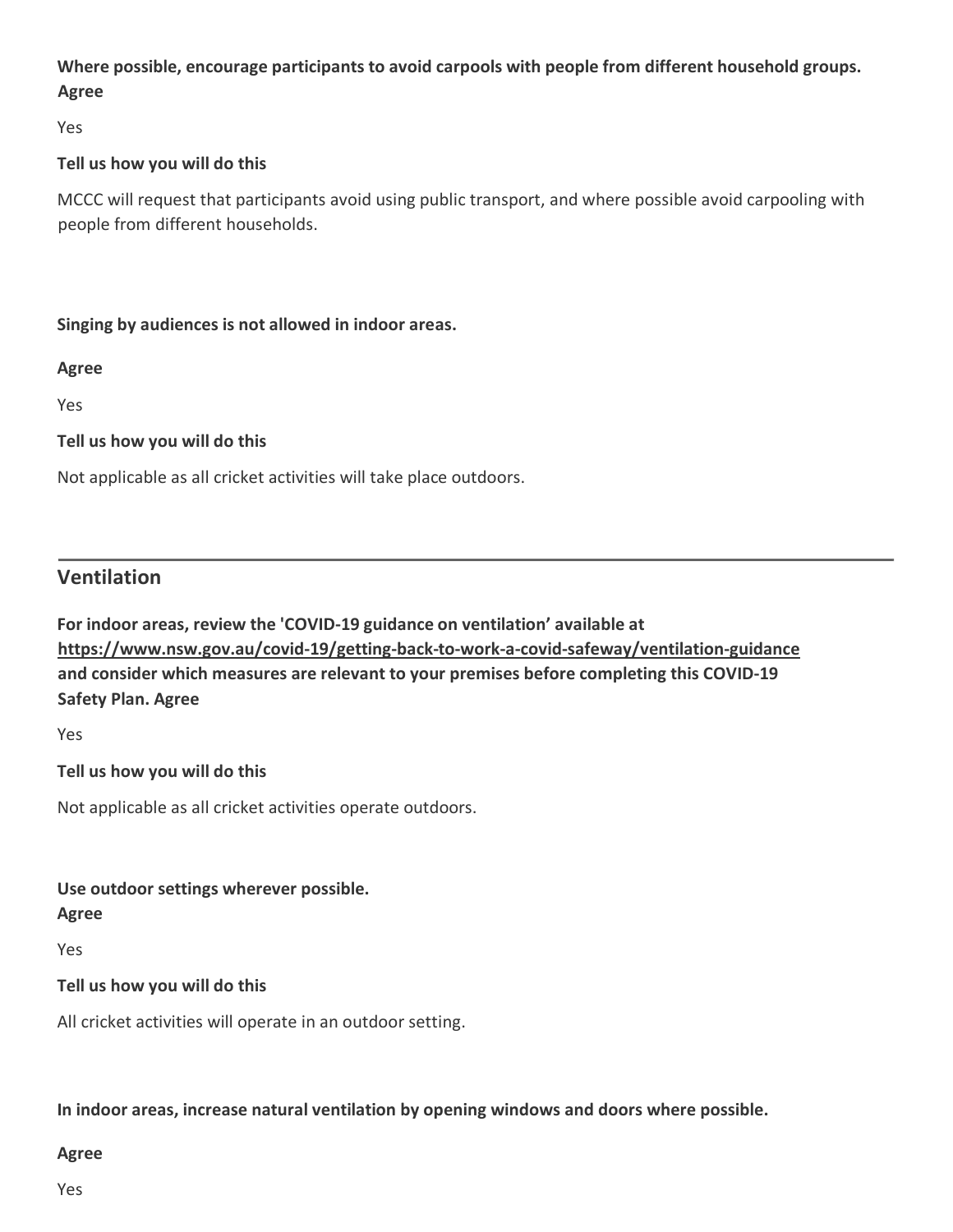All cricket activities operate outdoors.

**In indoor areas, increase mechanical ventilation where possible by optimising air conditioning or other system settings (such as by maximising the intake of outside air and reducing or avoiding recirculation of air).** 

#### **Agree**

Yes

**Tell us how you will do this**

Not applicable as all cricket activities operate outdoors.

**Ensure mechanical ventilation systems are regularly maintained to optimise performance (for example through regular filter cleaning or filter changes).** 

**Agree**

Yes

**Tell us how you will do this**

Not applicable as all cricket activities operate outdoors.

**Consider consulting relevant experts such as building owners or facility managers, ventilation engineers and industrial or occupational hygienists to optimise indoor ventilation.** 

**Agree**

Yes

**Tell us how you will do this**

Not applicable.

## **Hygiene and cleaning**

**Face masks must be worn in indoor areas, unless exempt.** 

**Note: People engaging in physical exercise are exempt, unless they are participating in an indoor gym class or dance class** 

#### **Agree**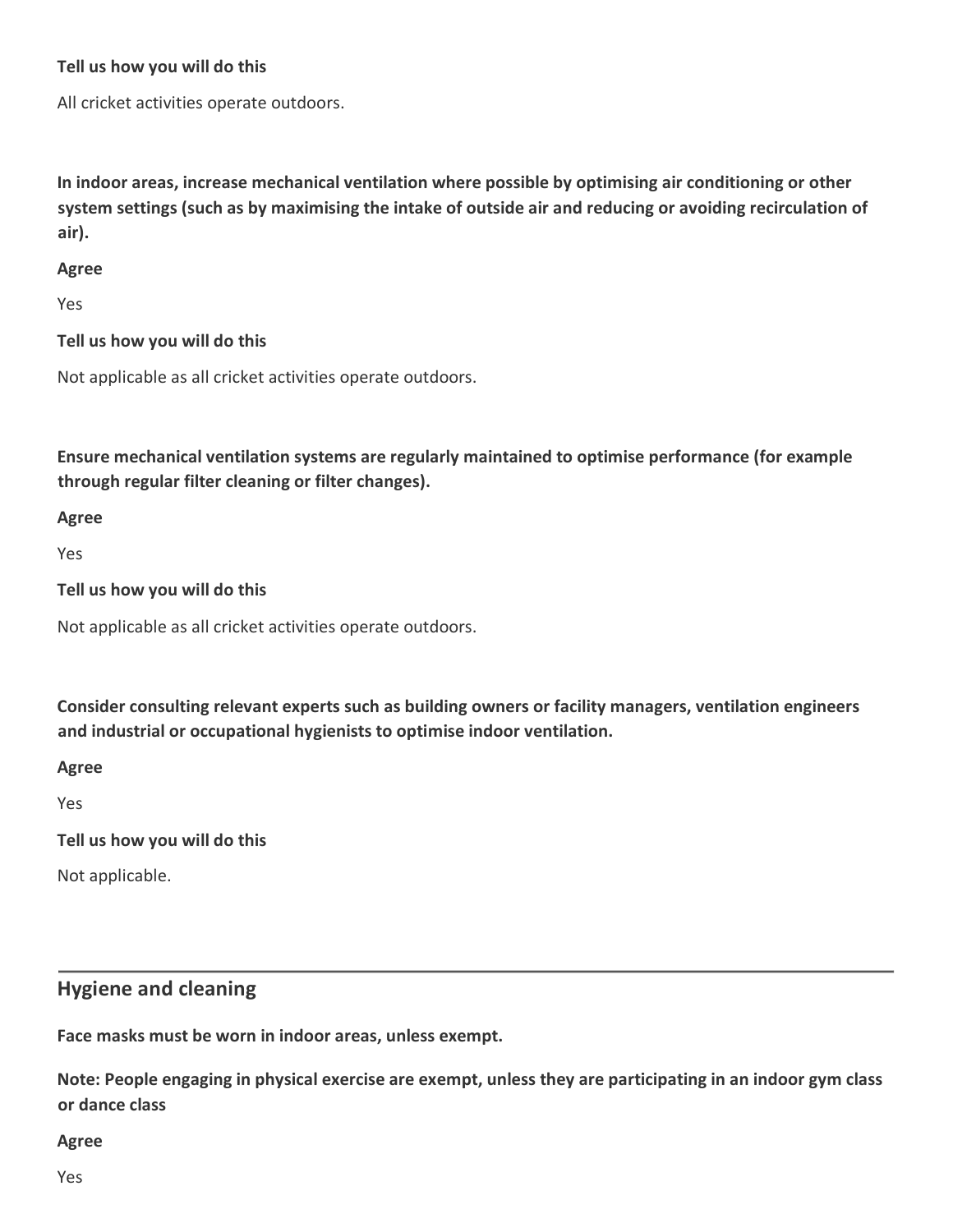MCCC will communicate to all participants a requirement to wear a face mask when using any indoor facilities whilst ever there is a Public Health Order requiring you to do so. All cricket activities take place outdoors.

We will also display the relevant signage on any indoor area that we operate.

#### **Adopt good hand hygiene practices. Have hand sanitiser at key points around the venue.**

#### **Agree**

Yes

#### **Tell us how you will do this**

MCCC will promote the use of hand sanitiser and good hygiene practice to all participants. We will also encourage participants to carry personal hand sanitiser and to wash or sanitise their hands before, during and after all cricket-related activities.

Participants will be advised where hand sanitiser will be made available in addition to their own personal supply.

## **Ensure bathrooms are well stocked with hand soap and paper towels or hand dryers.**

**Agree**

Yes

#### **Tell us how you will do this**

MCCC will arrange, or request of the asset owner, that amenities are well stocked with hand soap and paper towels (unless hand dryers have been installed) at all times.

We will rectify any shortfalls in supply or report any issues with stock levels in amenities to the venue owner/operator.

**Clean frequently used indoor hard surface areas (including children's play areas) at least daily with detergent/disinfectant. Clean frequently touched areas and surfaces several times per day.**

#### **Agree**

Yes

#### **Tell us how you will do this**

All cricket activities operate outdoors with no frequently touched areas or surfaces.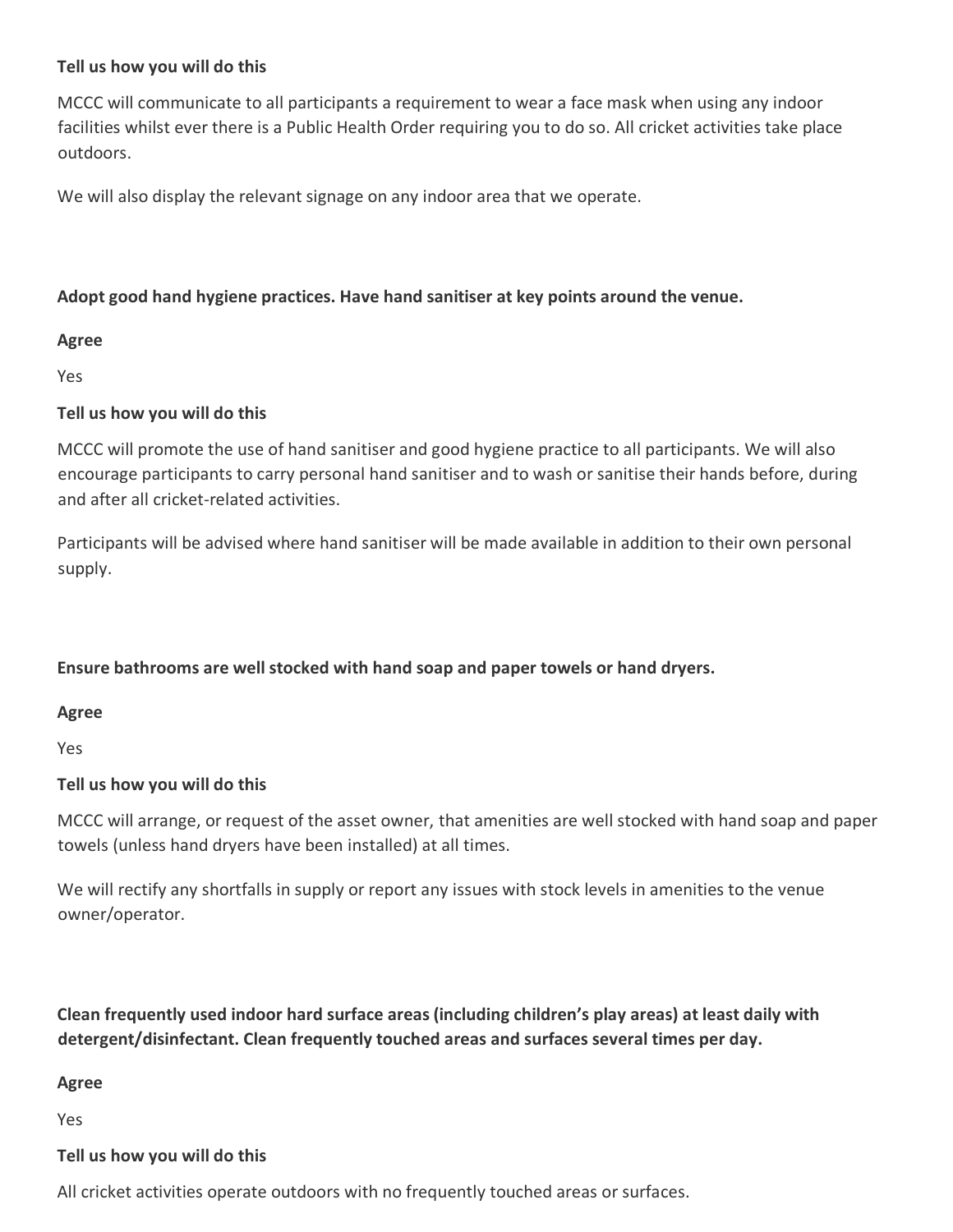## **Record keeping**

**Use the NSW Government QR code system to collect an electronic record of the name, contact number and entry time for all staff, volunteers, attendees and contractors.**

**Note: Organisations are not required to keep proof of vaccination status in their records.**

## **Agree**

Yes

## **Tell us how you will do this**

MCCC will communicate to participants the need to use the Service NSW QR code system to check-in prior, and check-out after, any cricket-related activity. We will ensure that a QR code for any venue we use for cricket-related activities will have a QR code displayed in a suitable place to support this requirement.

**Processes must be in place to ensure that people provide the required contact information, such as by checking phones for the green tick to confirm they have checked in (keeping 1.5m physical distance between staff and patrons). QR codes should be clearly visible and accessible including at entrances to the event.**

## **Agree**

Yes

## **Tell us how you will do this**

MCCC will communicate to participants aware of the requirement to use the NSW Government QR system to check in at each venue or facility.

We will ensure that QR codes and signage reminding participants of the need to check-in will be displayed in clearly visible and accessible locations.

**If a person is unable to provide contact details, for example due to age or language barriers, another person may provide contact details on their behalf. If it is not possible for check-in to occur, keep a record of the name, contact number and entry time for all staff, attendees and contractors for a period of at least 28 days. These records must be provided in an electronic format such as a spreadsheet as soon as possible, but within 4 hours, upon request from an authorised officer.** 

#### **Agree**